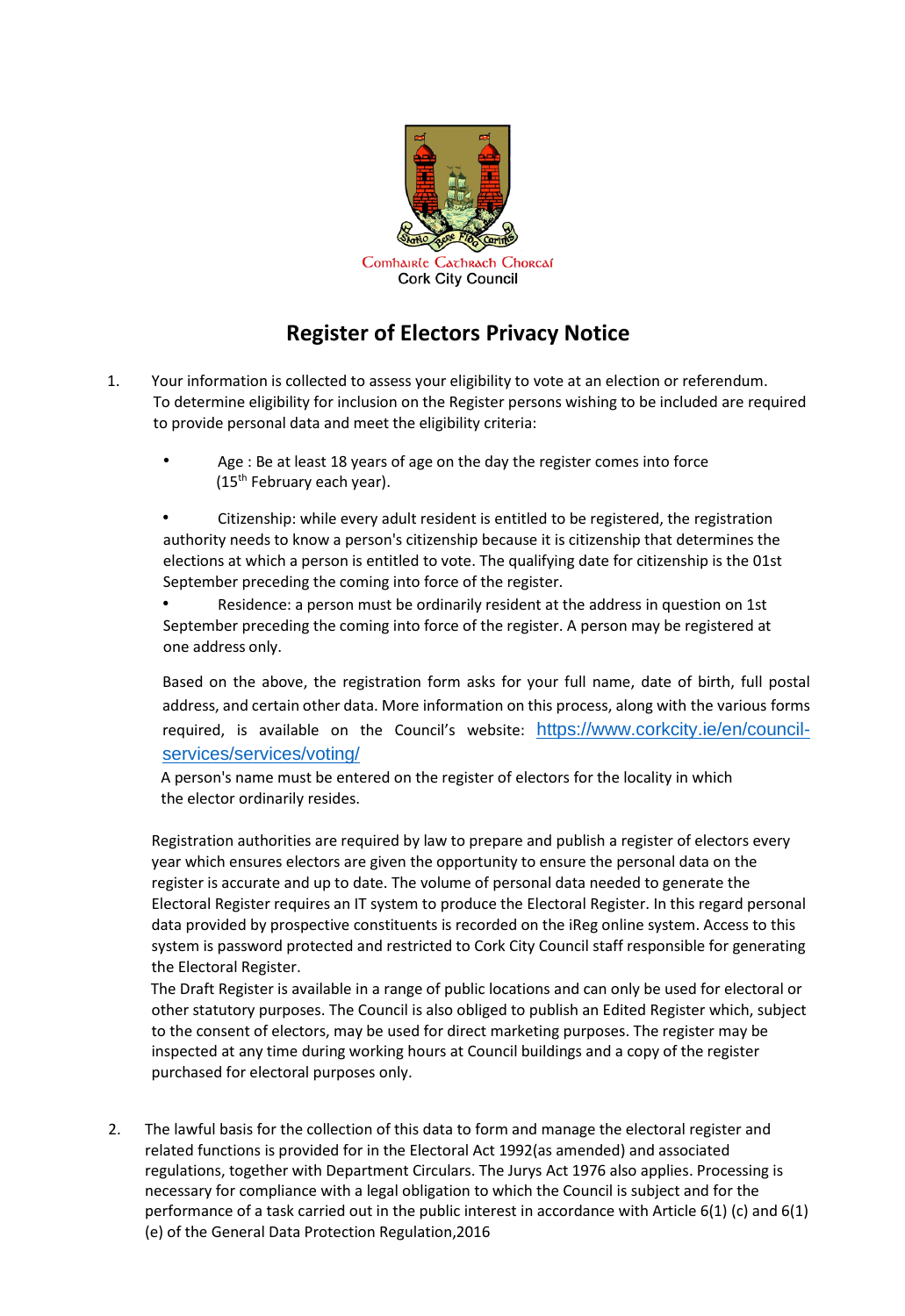- 3. The information you provide may in order to fulfil statutory or regulatory obligations or in the public interest be shared with other organisations or entities( In Ireland or abroad). Such organisations/entities may include
	- Other Registration Authorities To assist in the compilation of the Electoral Register, where persons have made applications notifying a local authority of a change of address to a location outside Cork City, the local authority receiving such application will, where relevant, share such applications with the local authority responsible for managing that person's registration.
	- Post Offices, Garda stations and libraries- Hard copies of the Register are provided to these for the purpose of enabling the public to inspect the register, in accordance with the 2nd Schedule of the Electoral Act 1992 (as amended). However, if you have consented when completing your registration form, the Edited Register may be used for direct marketing purposes.
	- Elected public representatives and election candidates- Copies of the Register are provided free to elected public representatives and election candidates, for electoral purposes, in accordance with provisions of the Act.
	- Any Person -The Council shall, on payment of a fee, supply to any person a copy of the register or draft register. Other than the use of the edited register as above it is an offence under Section 13A (3) of the Electoral Act 1992 (as amended by Section 4 of the Electoral (Amendment) Act, 2001) for a person to use the register for other than electoral or other statutory purposes.
	- Court Services- Copies may also be provided to the Courts Service.
	- An Post Election candidates are entitled to send postage free one item of election material to each household in a constituency (section 57 of the Electoral Act 1992; section 32 of the Presidential Elections Act 1993; rule 22 of the 2nd Schedule to the European Elections Act 1997 refers). Data on the Register will be shared with An Post for this purpose.
	- **MARKED REGISTER** Following the conclusion of a local election, the Council's returning officer shall retain the marked version of the electoral registers for a period of 6 months. Under the Electoral Register Act 1992 and Local Election Regulations 1995, a copy of the Marked register, showing constituents that voted in Local Elections shall be open to public inspection as specified by the Returning Officer . A copy may also be supplied on request by the public upon payment of a prescribed fee. This does not disclose how constituents voted.
- 4. Your information will be retained for 36 months following the publication of the register.

## 5. **Your Data Protection Rights**

You have the right to request access to personal data held about you, obtain confirmation as to whether data concerning you exists, be informed of the content and source of data and check its accuracy.

[https://www.corkcity.ie/en/media-folder/public-info/update-ccc-data-protection-subject](https://www.corkcity.ie/en/media-folder/public-info/update-ccc-data-protection-subject-access-request-form-june-2019.pdf)[access-request-form-june-2019.pdf](https://www.corkcity.ie/en/media-folder/public-info/update-ccc-data-protection-subject-access-request-form-june-2019.pdf)

## 6. **Right of Complaint to the Office of the Data Protection Commissioner**

If you are not satisfied with the outcome of the response you received from Cork City Council in relation to your data subject access request, then you are entitled to make a complaint to the Data Protection